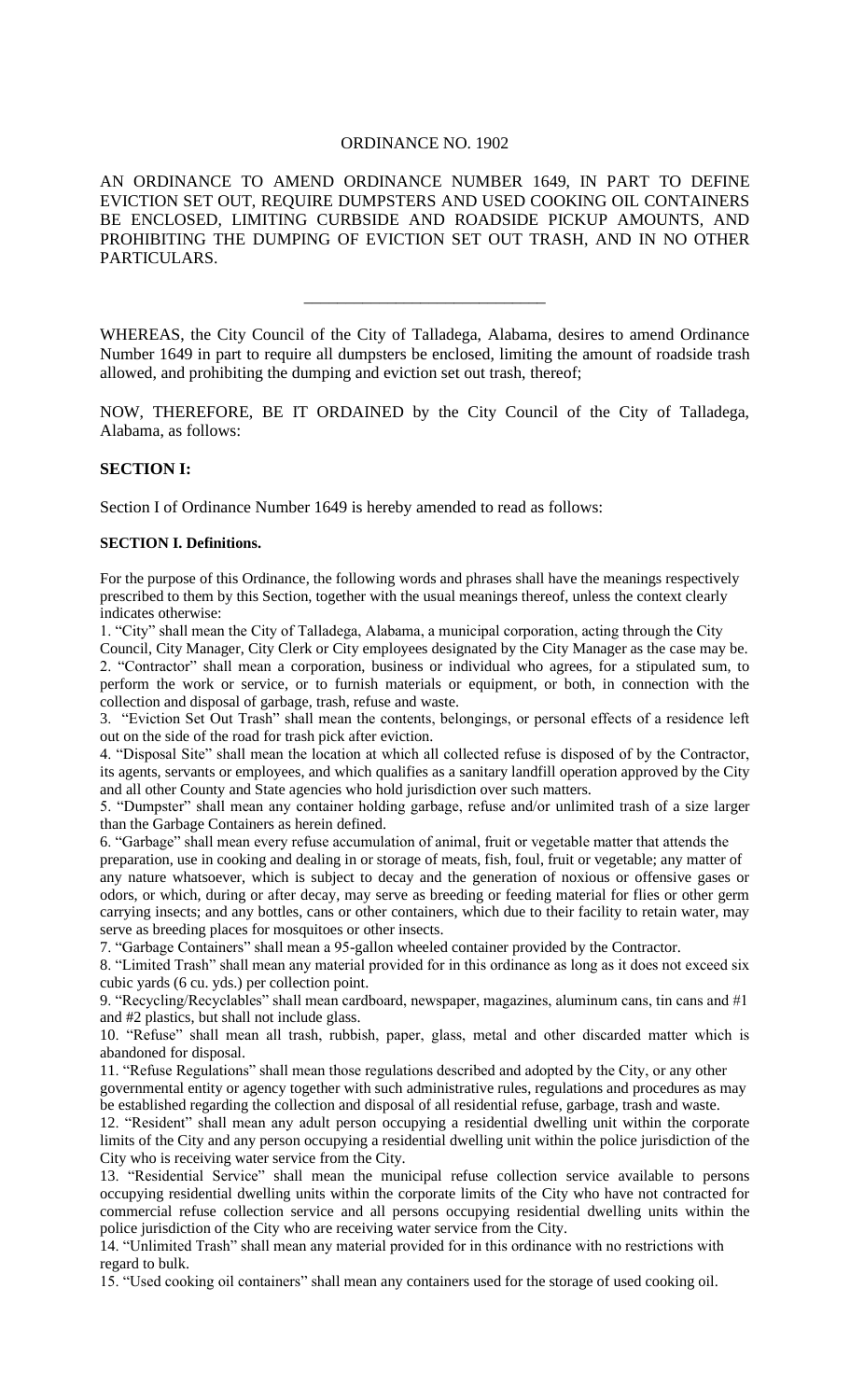16. "Yard Waste" shall mean limbs cut into maximum six ft. (6') lengths with a maximum of ten inches (10") in diameter, bagged grass clippings, pine straw and bagged leaves.

# **SECTION II**:

Section II of Ordinance Number 1649 is hereby amended to read as follows:

#### **SECTION II. Garbage Collection.**

1. Every resident shall be required to use residential service and to pay the fees due therefor unless they have contracted for commercial refuse collection service and furnish evidence of such contract to the City Manager or the City Manager's designee. Each resident receiving residential service shall be furnished, by the City or its Contractor, a garbage container as approved by the City.

2. The City shall establish weekly scheduled residential service and may amend the schedule from time to time.

3. Each adult resident shall be responsible for placing all household garbage in the appropriate furnished garbage container and placing the garbage container beside the curb of the street, or adjacent to the street if no curb exists, of each residence for a period of up to and including two (2) days prior to the day designated (a total of three days per week) by the City for the pick-up of the resident's garbage.

4. It shall be unlawful to allow any garbage container or garbage to remain along the curb/street at any time other than the three days heretofore specified.

5. It shall be unlawful to place household garbage on top of or beside the furnished garbage container regardless if such garbage is placed in any other type container or bag.

6. It shall be unlawful for any person to remove the furnished garbage container from the property of that person to which it was furnished and it shall also be unlawful to damage, destroy, or disfigure any such garbage container provided for residential garbage service.

7. It shall be unlawful for any entity or person to dump or leave eviction set out trash not contained in the furnished garbage container.

8. Any resident who due to disabling condition is unable to properly transport the furnished garbage container to the curb in front of the resident's respective residence, may apply for special rear door service. To be eligib1e for such service, the City must certify that all occupants of said residence are unable to transport said garbage container to the curb/street side in front of their respective residence.

(A). The City Manager's office shall prepare the necessary applications for said special service and the City Manager, or the City Manager's designee, shall approve all applications. Said applications may be approved for such period of time as may be proper to comply with the provisions hereof. In the event the City Manager denies any application for special rear door service, a majority of the City Council may grant said application.

(B). Any person submitting such an application for special service which contains false or misleading information shall be guilty of a violation of this Ordinance and shall be punished in accordance with the provisions thereof.

9. It shall be unlawful for any person to dump, spill or in any way intentionally cause the contents of any garbage container to be spilled or scattered outside the garbage container. Each such act shall be deemed a separate offense and punishable as provided herein.

10. Dumpsters and/or used cooking oil containers located or to be located on private property, but within public view, will require visual screening or enclosure. Visual screening or enclosure installation requirements shall be regulated by Ordinance #1882 Section 2803. Fences. The owner of any premises employing a dumpster and/or used cooking oil container shall be responsible, at his or her own expense for preparing and construction of visual screening or enclosure.

### **SECTION III:**

Section III of Ordinance Number 1649 is hereby amended to read as follows:

#### **SECTION III. Yard Waste/Trash/Refuse (Limited and Unlimited) Collection.**

1. The City shall establish a weekly pick-up schedule for refuse, yard waste, and road side refuse limited to 3 cubic yards per week. This scheduled pick up will be the same as scheduled for residential garbage. Residents (except as noted hereinafter) will be allowed to place refuse, yard waste and the 3 cubic yard limited refuse per week beside curb of the street, or adjacent to the street if no curb exists, of each residence for a period of up to and including two (2) days prior to the day designated (a total of three days per week) by the City for the pick-up of the refuse, yard waste, limited trash and unlimited trash.

2. All residential refuse, yard waste, limited trash for pick up by the City shall be deposited adjacent to, and within the right-of-way of, the public street upon which the resident's property abuts, but not in the paved, improved or traveled portion of a public street or gutter thereof.

3. All residential yard waste comprised of grass clippings, leaves and/or pine straw shall be contained for